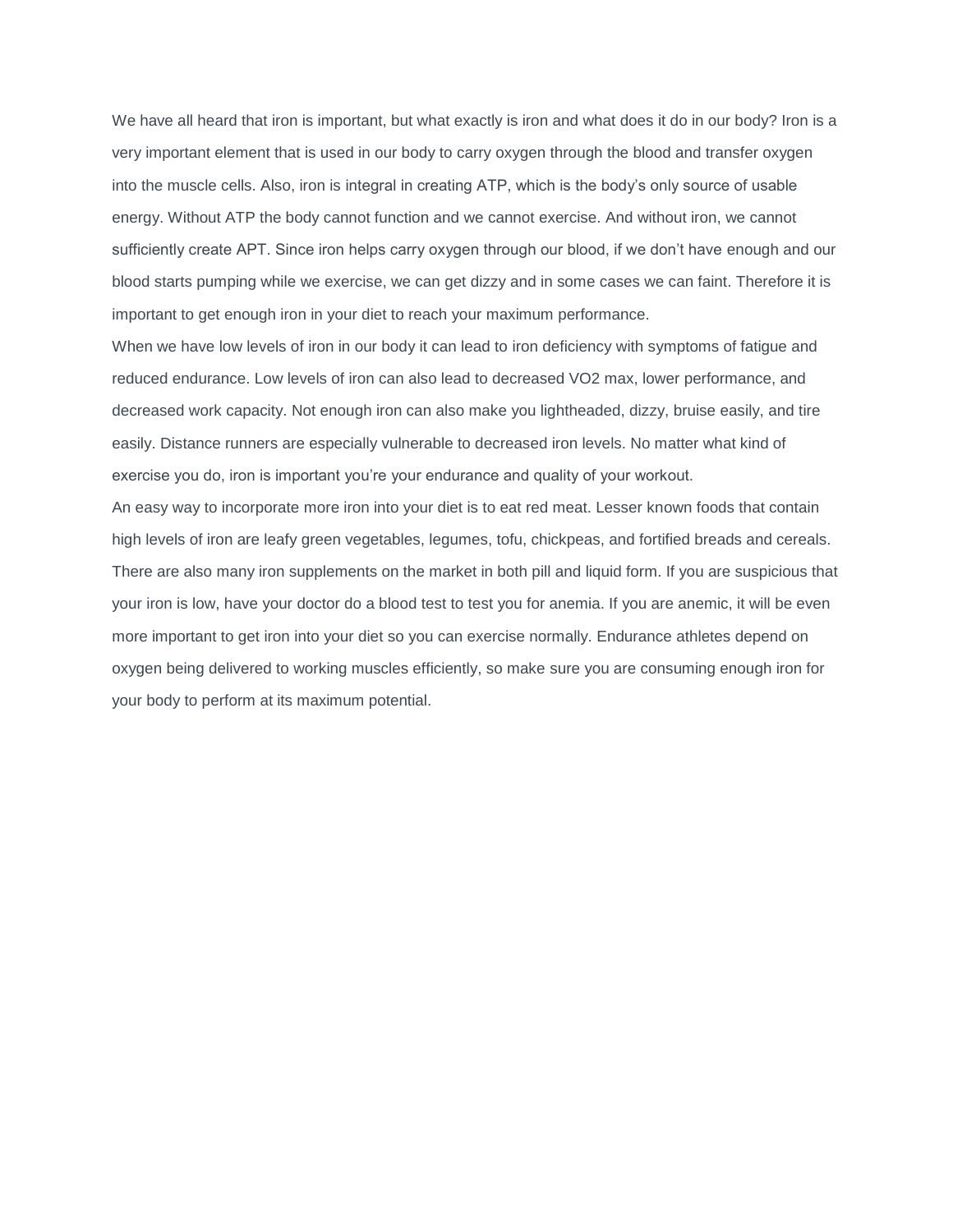Protein is a very important substance in our body and is extremely important for muscle building a repair. In fact, protein is made up of amino acids which are the building blocks of life. Almost every cell in our body has protein in it, so it is important to get enough in your diet. Without protein we cannot have cell growth, development, and repair. Therefore it makes sense that people who exercise frequently will need a lot of protein in their diet because they are constantly building and repairing muscles in their body. But how much protein is enough?

Athletes who restrict their diets can end up using protein for fuel instead of cell building and repair, so it's important for them to get even more protein in their diets to counteract this. The recommended amount is .55g/lb for endurance athletes and .75g/lb for strength athletes. To get this much protein, you need to consume high quality protein that contains all the essential amino acids. Some examples of high quality proteins are milk products, eggs, lean beef, poultry, all other meats and soy protein.

Another good idea is to spread your protein throughout the day. Instead of eating a lot of protein with your dinner meal, try to include protein in breakfast and lunch as well. A good rule of thumb is to eat about twenty grams of protein every three to four hours. If you include a little bit of protein with every snack and meal you can easily reach your daily limit without the need for additional supplements. If you are not getting enough protein, especially if you are a vegetarian or vegan, then it would be appropriate to add protein supplements into your diet. Remember, too much protein in your diet will end up being stored as fat so watch how much you are taking in.

If you are wondering when you should time your protein consumption relative to your workouts, there isn't a huge difference between consuming it before or afterwards. Whether you consume protein 45 minutes prior to your workout or immediately afterwards is your choice. Either way, it is still going to help with protein synthesis and glycogen replenishment in your body. Remember, if you are going to workout it is important that you get enough protein in your diet so you can build muscle without risk of losing what you are working so hard to create.